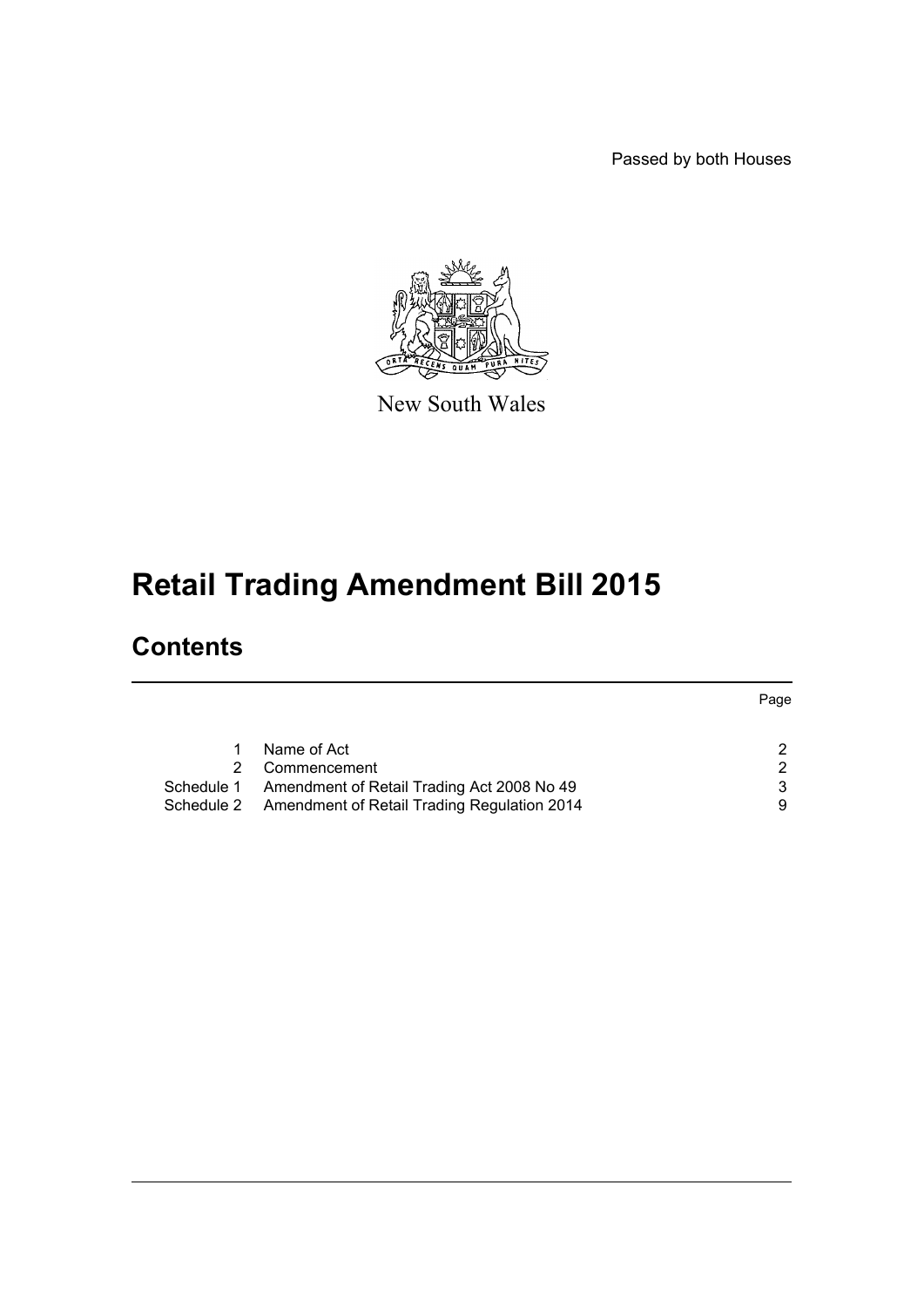*I certify that this PUBLIC BILL, which originated in the LEGISLATIVE COUNCIL, has finally passed the LEGISLATIVE COUNCIL and the LEGISLATIVE ASSEMBLY of NEW SOUTH WALES.*

*Legislative Council 2015* *Clerk of the Parliaments*



New South Wales

# **Retail Trading Amendment Bill 2015**

Act No , 2015

An Act to amend the *Retail Trading Act 2008* to make further provision with respect to restricted trading days and bank trading days; and for other purposes.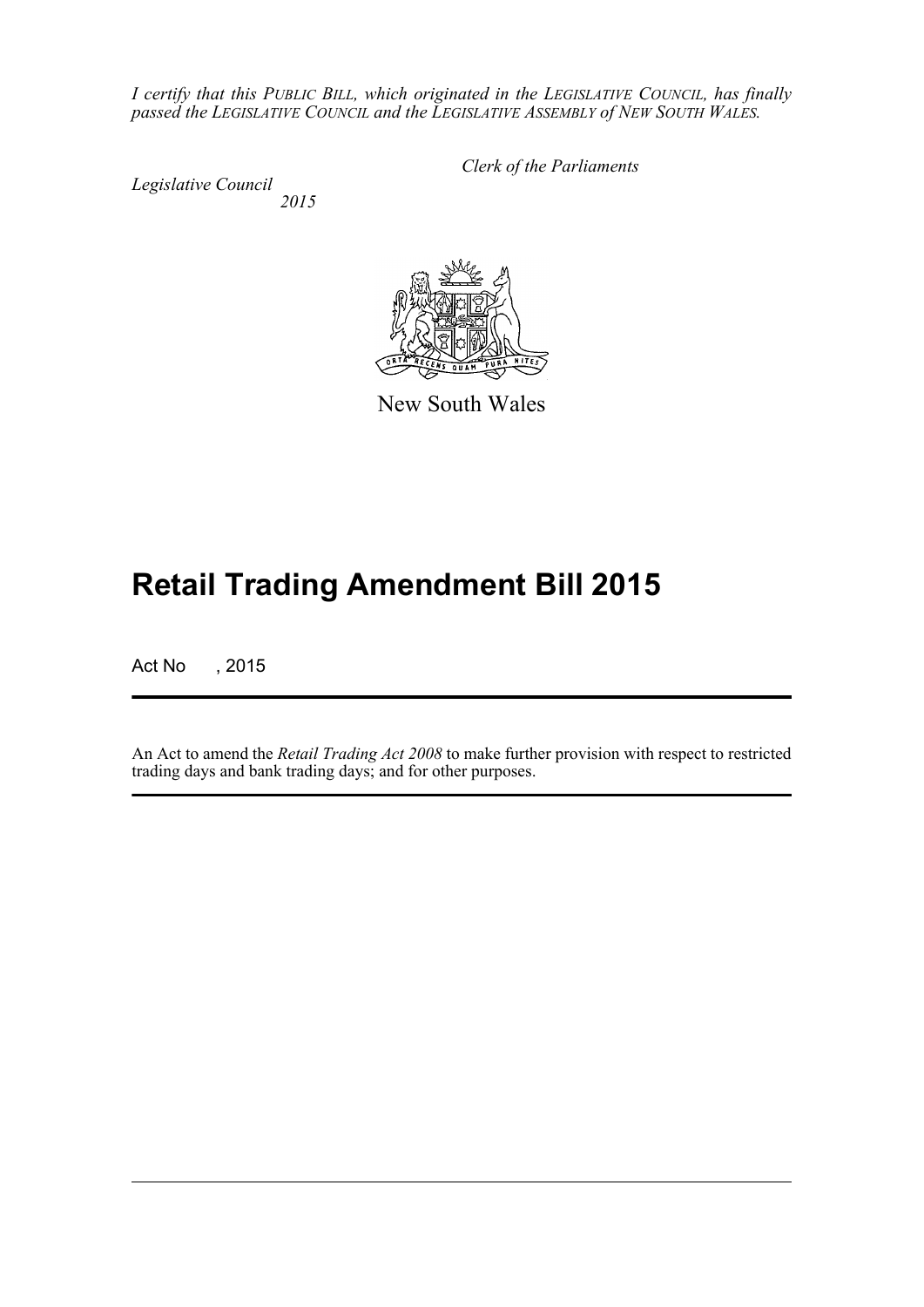### <span id="page-2-0"></span>**The Legislature of New South Wales enacts:**

#### **1 Name of Act**

This Act is the *Retail Trading Amendment Act 2015*.

#### <span id="page-2-1"></span>**2 Commencement**

This Act commences on the date of assent to this Act.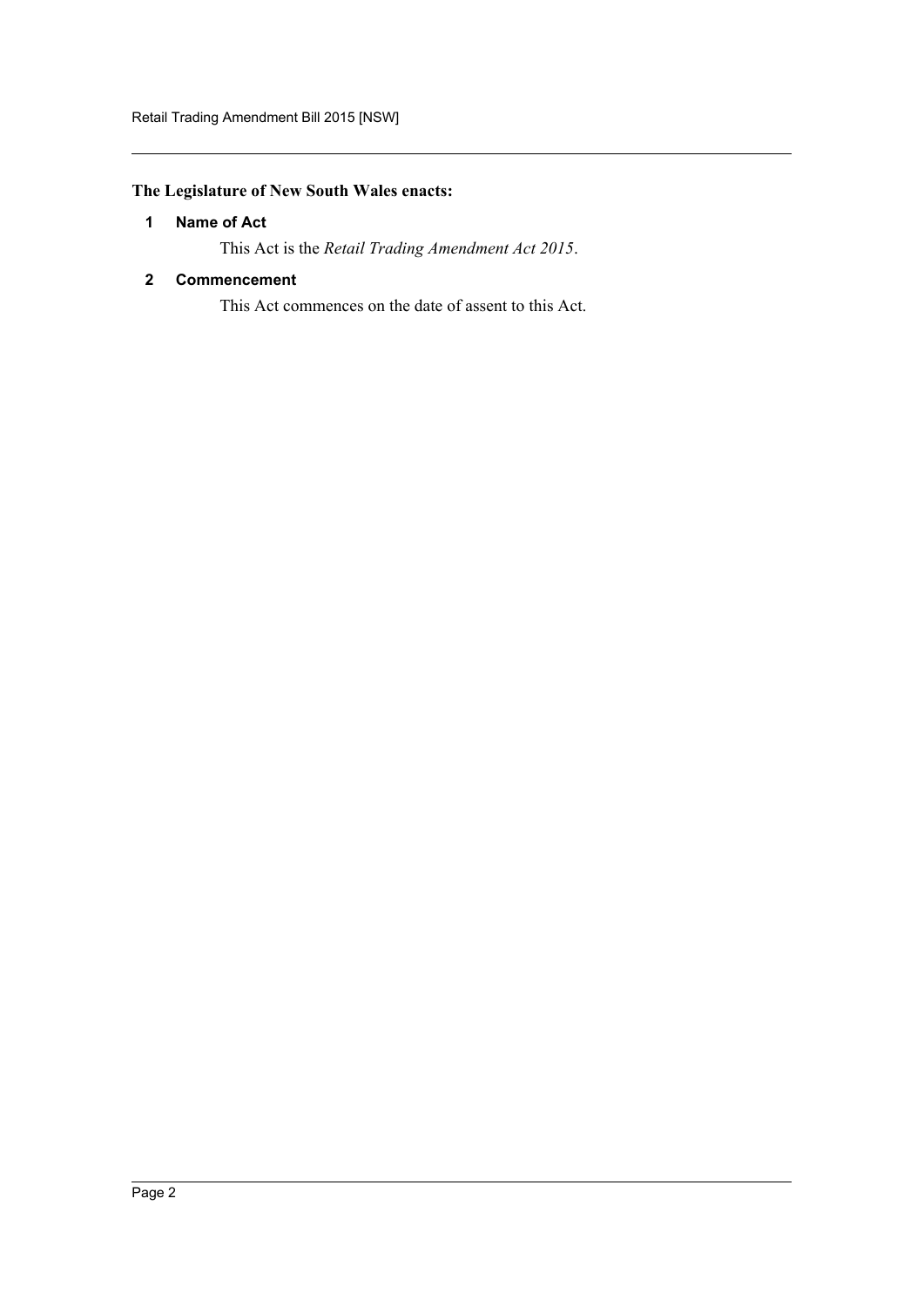## <span id="page-3-0"></span>**Schedule 1 Amendment of Retail Trading Act 2008 No 49**

#### **[1] Section 3A**

Insert after section 3:

#### **3A Meaning of "freely elected to work"**

For the purposes of this Act, a person has not freely elected to work on a day:

- (a) if the person works on the day because the person has been coerced, harassed, threatened or intimidated by or on behalf of the occupier of the shop or on behalf of the bank, or
- (b) merely because the person is rostered, or required by the terms of an industrial instrument, to work on that day.

#### **[2] Section 4 Shops to be closed on restricted trading days**

Omit section 4 (3).

#### **[3] Section 5 Offence of trading on restricted trading day**

Insert after section 5 (2):

(3) A person commits an offence against this subsection if the person commits an offence under subsection (1) in circumstances of aggravation.

Maximum penalty: 100 penalty units for each person who did not freely elect to work on the restricted trading day.

- (4) In subsection (3), *circumstances of aggravation* means circumstances in which the shop was staffed by any person who did not freely elect to work on the restricted trading day concerned.
- (5) If on the trial of a person charged with an offence against subsection (3) the trier of fact is not satisfied that the offence is proven but is satisfied that the person has committed an offence against subsection (1), the trier of fact may acquit the person of the offence charged and find the person guilty of an offence against subsection (1), and the person is liable to punishment accordingly.

#### **[4] Section 7 Businesses of certain kinds exempt from trading restrictions**

Omit "have freely elected to work on that day, without any coercion, harassment, threat or intimidation by or on behalf of the occupier of the shop" from section 7 (2).

Insert instead "have freely elected to work on that day".

#### **[5] Section 7 (3)**

Omit section 7 (3) and (4). Insert instead:

(3) This section has effect despite any other Act or law.

#### **[6] Section 8A**

Insert after section 8:

#### **8A Shop not required to be closed on Boxing Day if staff freely elect to work**

- (1) A shop is not required to be kept closed on Boxing Day if the shop is staffed only by persons who have freely elected to work on that day.
- (2) This section has effect despite any other provision of this Act and any other Act or law.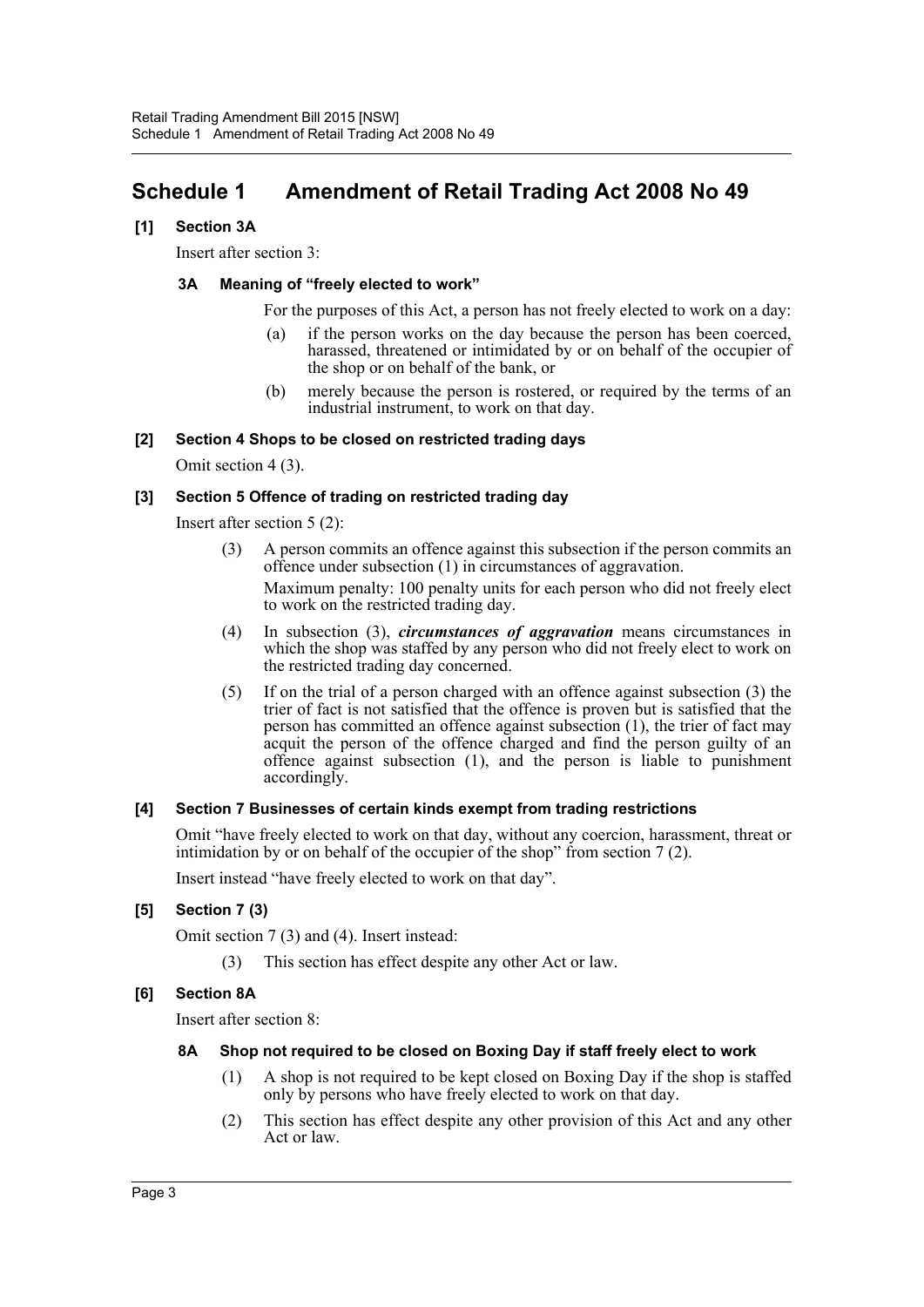#### **[7] Section 13 Staffing on restricted trading days**

Omit "have freely elected to work on that day, without any coercion, harassment, threat or intimidation by or on behalf of the occupier of the shop" from section 13 (1).

Insert instead "have freely elected to work on that day".

#### **[8] Section 13 (2)**

Omit the subsection.

#### **[9] Section 14C Banks not to be open for retail banking business on bank close days**

Insert after section 14C (2):

- (2A) A person commits an offence against this subsection if the person commits an offence under subsection (1) in circumstances of aggravation. Maximum penalty: 100 penalty units for each person who did not freely elect to work on the bank close day.
- (2B) In subsection (2A), *circumstances of aggravation* means circumstances in which the bank was staffed by any person who did not freely elect to work on the bank close day concerned.
- (2C) If on the trial of a person charged with an offence against subsection (2A) the trier of fact is not satisfied that the offence is proven but is satisfied that the person has committed an offence against subsection (1), the trier of fact may acquit the person of the offence charged and find the person guilty of an offence against subsection (1), and the person is liable to punishment accordingly.

#### **[10] Section 14CA**

Insert after section 14C:

#### **14CA Banks may be open on certain bank close days if staff freely elect to work**

Despite section 14C, a bank may be open for retail banking business on Bank Holiday or a public holiday (other than a public holiday referred to in section  $14E(1)$ , if the bank is staffed only by persons who have freely elected to work on that day.

#### **[11] Section 14D Extension of Bank Holiday to other financial institutions**

Omit section 14D (3) (a). Insert instead:

(a) the financial institution (or the branch) is staffed only by persons who have freely elected to work on that day, or

#### **[12] Section 14D (4) and (5)**

Omit the subsections.

#### **[13] Section 14E Restrictions on granting approval for banks to open**

Omit ", on Christmas Day or on Boxing Day" from section 14E (1).

Insert instead "or on Christmas Day".

#### **[14] Section 14F Staffing on bank close days**

Omit "have freely elected to work on that day, without any coercion, harassment, threat or intimidation by or on behalf of the bank" from section  $14\overline{F}(1)$ .

Insert instead "have freely elected to work on that day".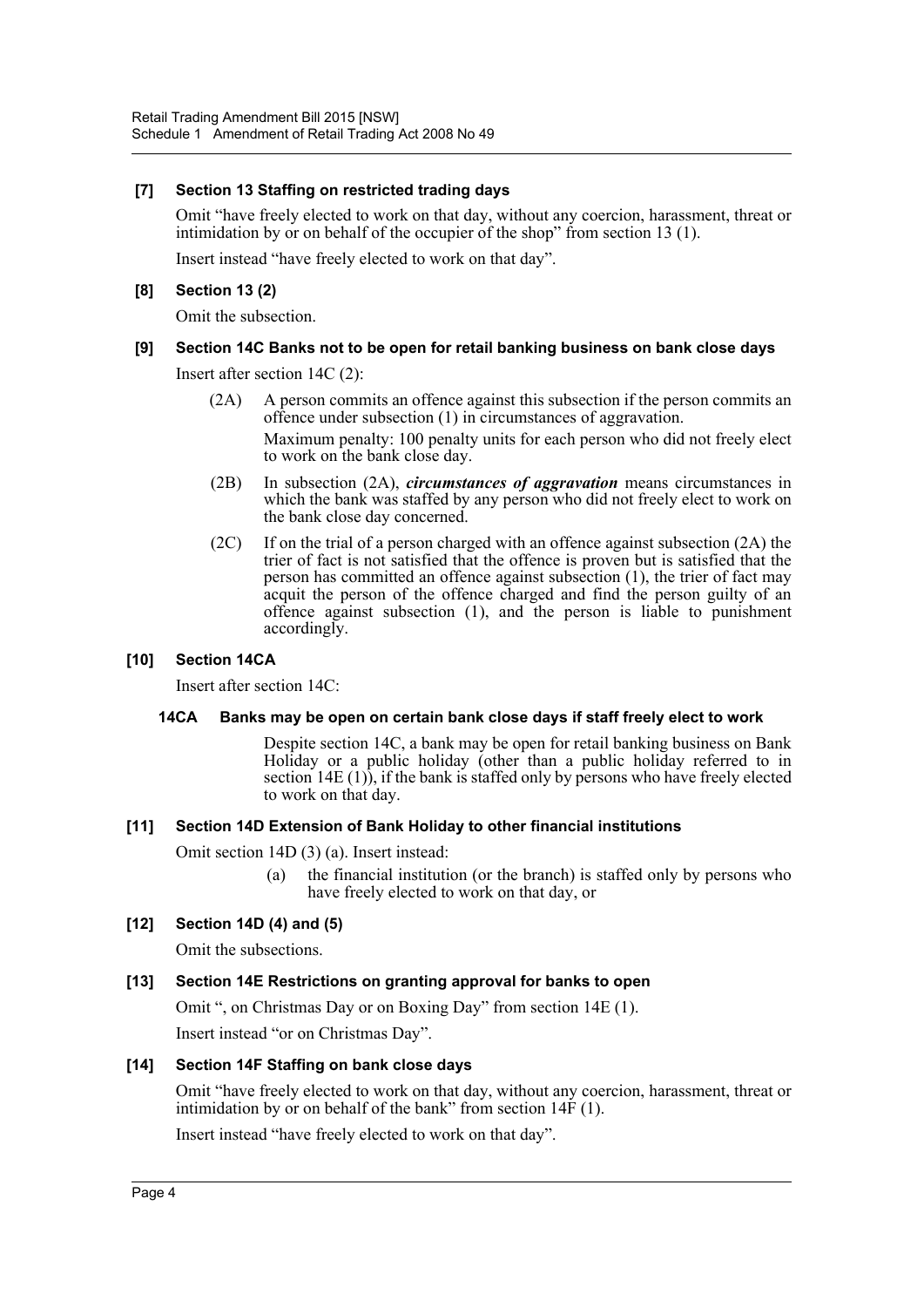#### **[15] Section 14F (2)**

Omit the subsection.

#### **[16] Section 16**

Omit the section. Insert instead:

#### **16 Nature of proceedings for offences**

- (1) Proceedings for an offence under this Act or the regulations may be dealt with:
	- (a) summarily before a Local Court, or
	- (b) summarily before the Supreme Court in its summary jurisdiction.
- (2) If proceedings are brought in a Local Court, the maximum monetary penalty that the Local Court may impose for the offence is 100 penalty units, despite any higher maximum monetary penalty provided in respect of the offence.

#### **[17] Section 22A Provisions relating to shops in leased premises**

Insert after section 22A (3):

(4) An owner or lessor of premises, or a person acting for an owner or lessor of premises, must not require an occupier of a shop located in the premises that is the subject of a lease to keep the shop open at any time on a restricted trading day.

Maximum penalty: 200 penalty units.

#### **[18] Section 26**

Omit the section. Insert instead:

#### **26 Review of Retail Trading Amendment Act 2015**

- (1) The Minister is, as soon as possible after 1 February 2017, to appoint an independent person to review this Act to determine whether the policy objectives of the *Retail Trading Amendment Act 2015* (the *amendment Act*) remain valid and whether the terms of this Act remain appropriate for securing those objectives.
- (2) The review is to be undertaken as soon as possible after 1 February 2017.
- (3) A report on the outcome of the review is to be tabled in each House of Parliament on or before 1 September 2017.

#### **27 Sunset of amendments made by Retail Trading Amendment Act 2015**

- (1) This Act is amended on 1 December 2017 as set out in Schedule 3.
- (2) The *Retail Trading Regulation 2014* is amended on 1 December 2017 as set out in Schedule 4.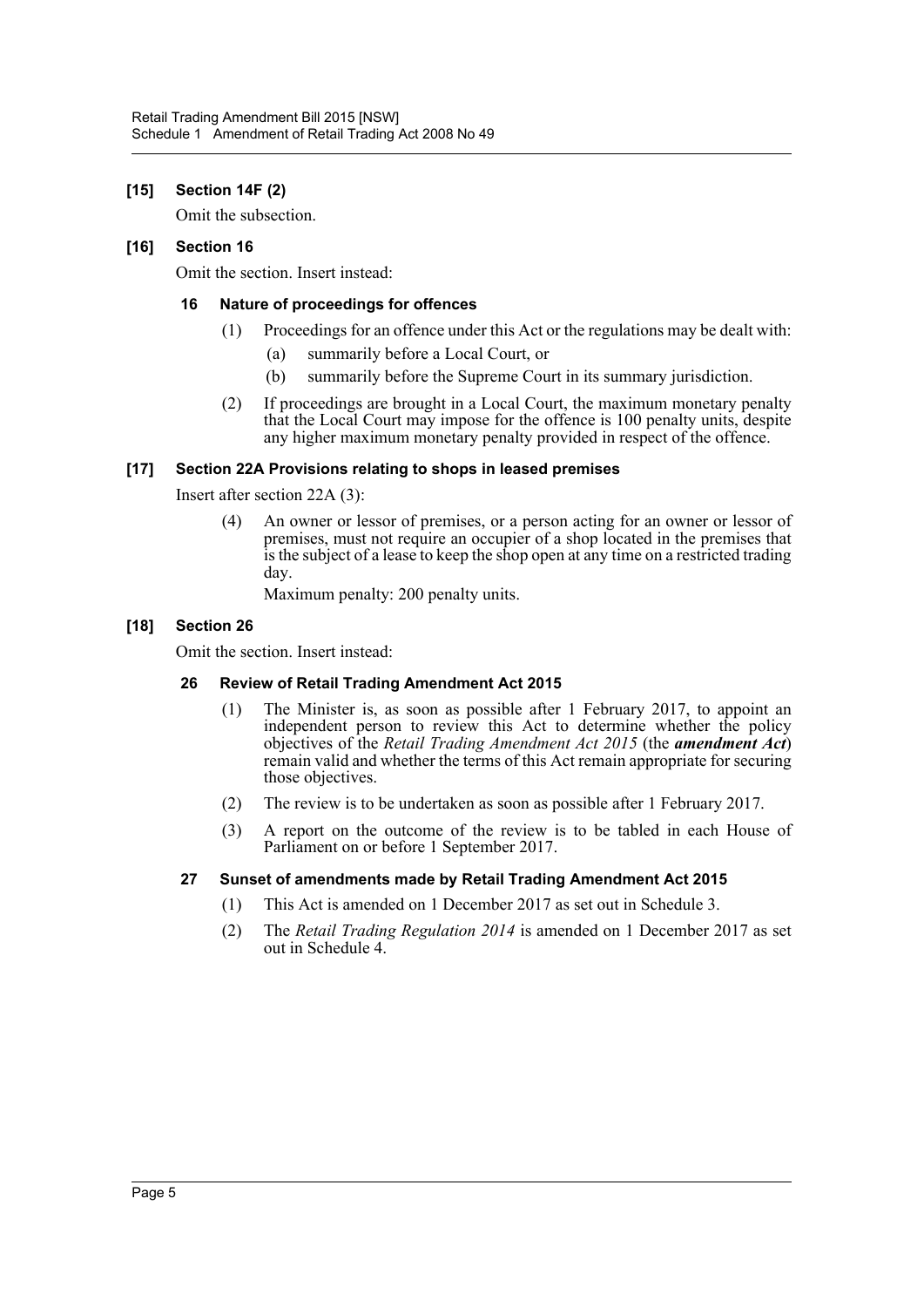#### **[19] Schedules 3 and 4**

Insert after Schedule 2:

## **Schedule 3 Repeal on 1 December 2017 of amendments to Act made by Retail Trading Amendment Act 2015**

(Section 27 (1))

**[1] Section 3A Meaning of "freely elected to work"**

Omit the section.

#### **[2] Section 4 Shops to be closed on restricted trading days**

Insert after section 4 (2):

(3) Subsection (1) (e) does not apply to a shop located in the precinct prescribed by the regulations as the Sydney Trading Precinct.

#### **[3] Section 5 Offence of trading on restricted trading day**

Omit section  $5(3)$ – $(5)$ .

#### **[4] Section 7 Businesses of certain kinds exempt from trading restrictions**

Omit "have freely elected to work on that day" from section 7 (2).

Insert instead "have freely elected to work on that day, without any coercion, harassment, threat or intimidation by or on behalf of the occupier of the shop".

#### **[5] Section 7 (3) and (4)**

Omit section 7 (3).

Insert instead:

- (3) For the purposes of subsection (2), a person is not taken to have freely elected to work on a restricted trading day merely because the person is rostered, or required by the terms of an industrial instrument, to work on that day.
- (4) Subsections (2) and (3) have effect despite any other law.

#### **[6] Section 8A Shop not required to be closed on Boxing Day if staff freely elect to work**

Omit the section.

#### **[7] Section 13 Staffing on restricted trading days**

Omit "have freely elected to work on that day" from section 13 (1).

Insert instead "have freely elected to work on that day, without any coercion, harassment, threat or intimidation by or on behalf of the occupier of the shop".

#### **[8] Section 13 (2)**

Insert after section 13 (1):

(2) For the purposes of subsection (1), a person is not taken to have freely elected to work on a restricted trading day merely because the person is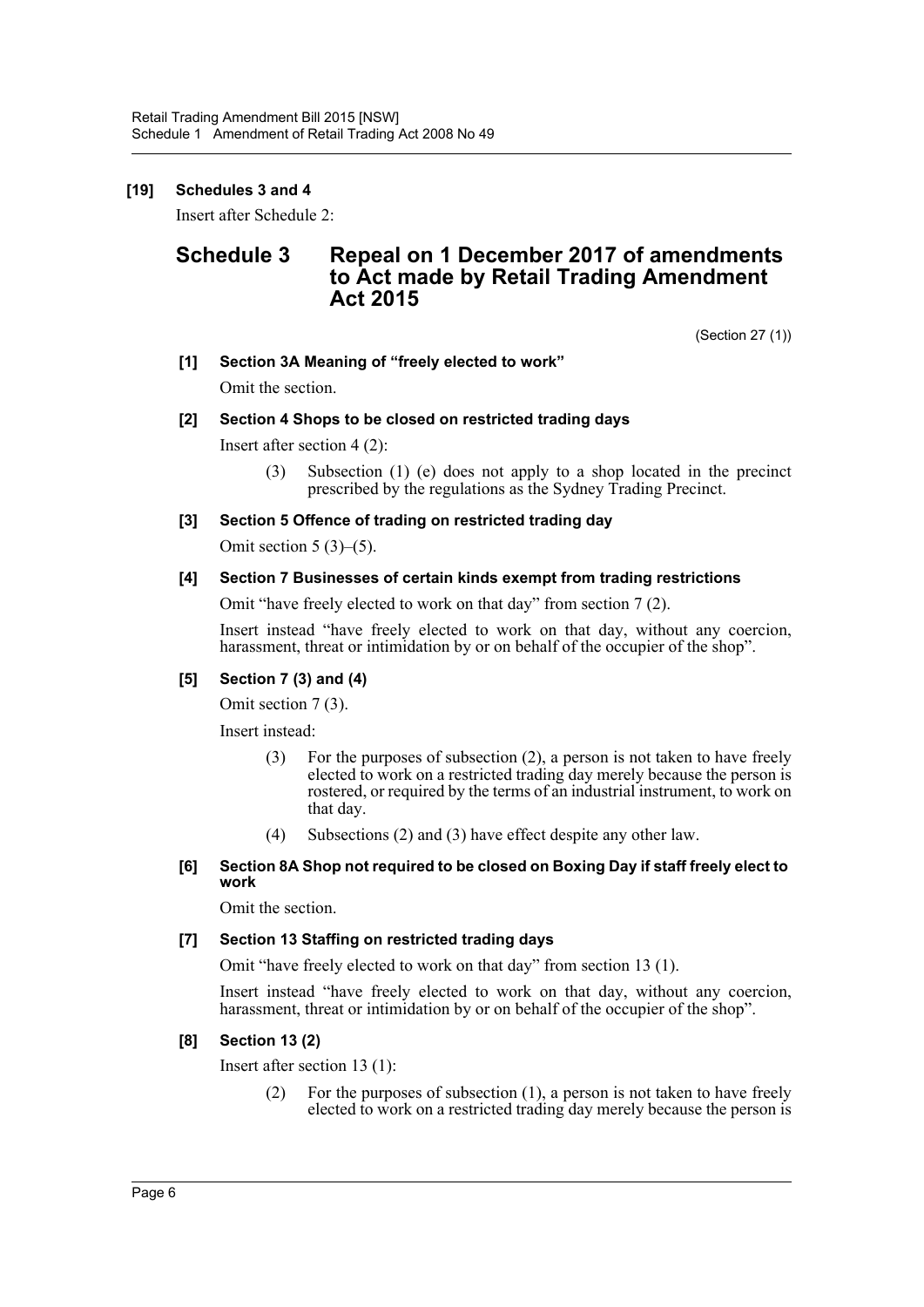rostered, or required by the terms of an industrial instrument, to work on that day.

#### **[9] Section 14C Banks not to be open for retail banking business on bank close days**

Omit section 14C (2A)–(2C).

#### **[10] Section 14CA Banks may be open on certain bank close days if staff freely elect to work**

Omit the section.

#### **[11] Section 14D Extension of Bank Holiday to other financial institutions**

Omit section 14D (3) (a). Insert instead:

(a) the financial institution (or the branch) opens in accordance with an approval granted under this Part, or

#### **[12] Section 14D (4) and (5)**

Insert after section 14D (3):

- (4) An approval for a financial institution to open on Bank Holiday may be granted under this Part as if a financial institution were a bank. For that purpose, a reference in this Part to a bank includes a reference to a financial institution.
- (5) A financial institution must not fail to comply with a condition of an approval granted under this Part.

Maximum penalty: 50 penalty units.

#### **[13] Section 14E Restrictions on granting approval for banks to open**

Omit "or on Christmas Day" from section 14E (1).

Insert instead ", on Christmas Day or on Boxing Day".

#### **[14] Section 14F Staffing on bank close days**

Omit "have freely elected to work on that day" from section 14F (1).

Insert instead "have freely elected to work on that day, without any coercion, harassment, threat or intimidation by or on behalf of the bank".

#### **[15] Section 14F (2)**

Insert after section 14F (1):

(2) For the purposes of subsection (1), a person is not taken to have freely elected to work on a bank close day merely because the person is rostered, or required by the terms of an industrial instrument, to work on that day.

#### **[16] Section 16**

Omit the section. Insert instead:

#### **16 Proceedings for offences**

Proceedings for an offence under this Act or the regulations may be dealt with summarily.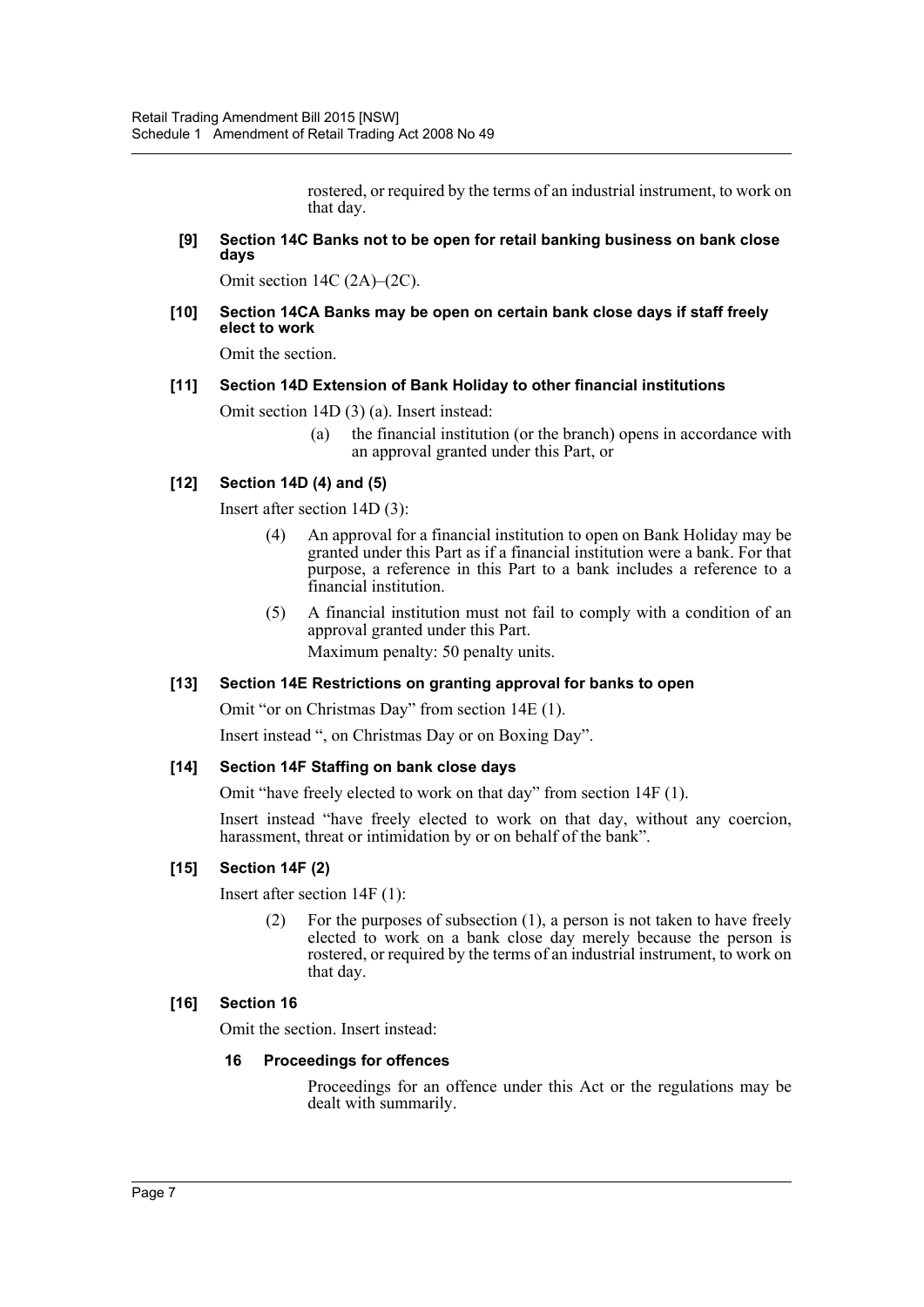### **[17] Section 22A Certain lease provisions of no effect** Omit section 22A (4).

**[18] Section 26 Review of Retail Trading Amendment Act 2015** Omit the section.

## **Schedule 4 Repeal on 1 December 2017 of amendment to Retail Trading Regulation 2014 made by Retail Trading Amendment Act 2015**

(Section 27 (2))

#### **Clause 4**

Insert after clause 3:

#### **4 Sydney Trading Precinct**

For the purpose of section 4 (3) of the Act, the Sydney Trading Precinct is the precinct described as:

- (a) having a northern boundary composed by the southern shoreline of Port Jackson Harbour, extending from Rushcutters Bay to Jubilee Park at Blackwattle Bay, and
- (b) having a western boundary extending from Jubilee Park at Blackwattle Bay, along the western side of Glebe Point Road to Parramatta Road, and then in a direct line to the corner of City Road and Cleveland Street, Chippendale, and
- (c) having a south-western boundary extending from the corner of City Road and Cleveland Street, Chippendale, proceeding in a direct line to the corner of South Dowling Street and Todman Avenue, Kensington, and
- (d) having a south-eastern boundary from the corner of South Dowling Street and Todman Avenue, Kensington, proceeding in a direct line to the corner of Council Street and Bondi Road, Bondi Junction, and
- (e) having a north-eastern boundary from the corner of Council Street and Bondi Road, Bondi Junction, proceeding in a direct line to the corner of New South Head Road and Neild Avenue, Rushcutters Bay, and then in a direct line due north to the southern shoreline of Port Jackson Harbour.